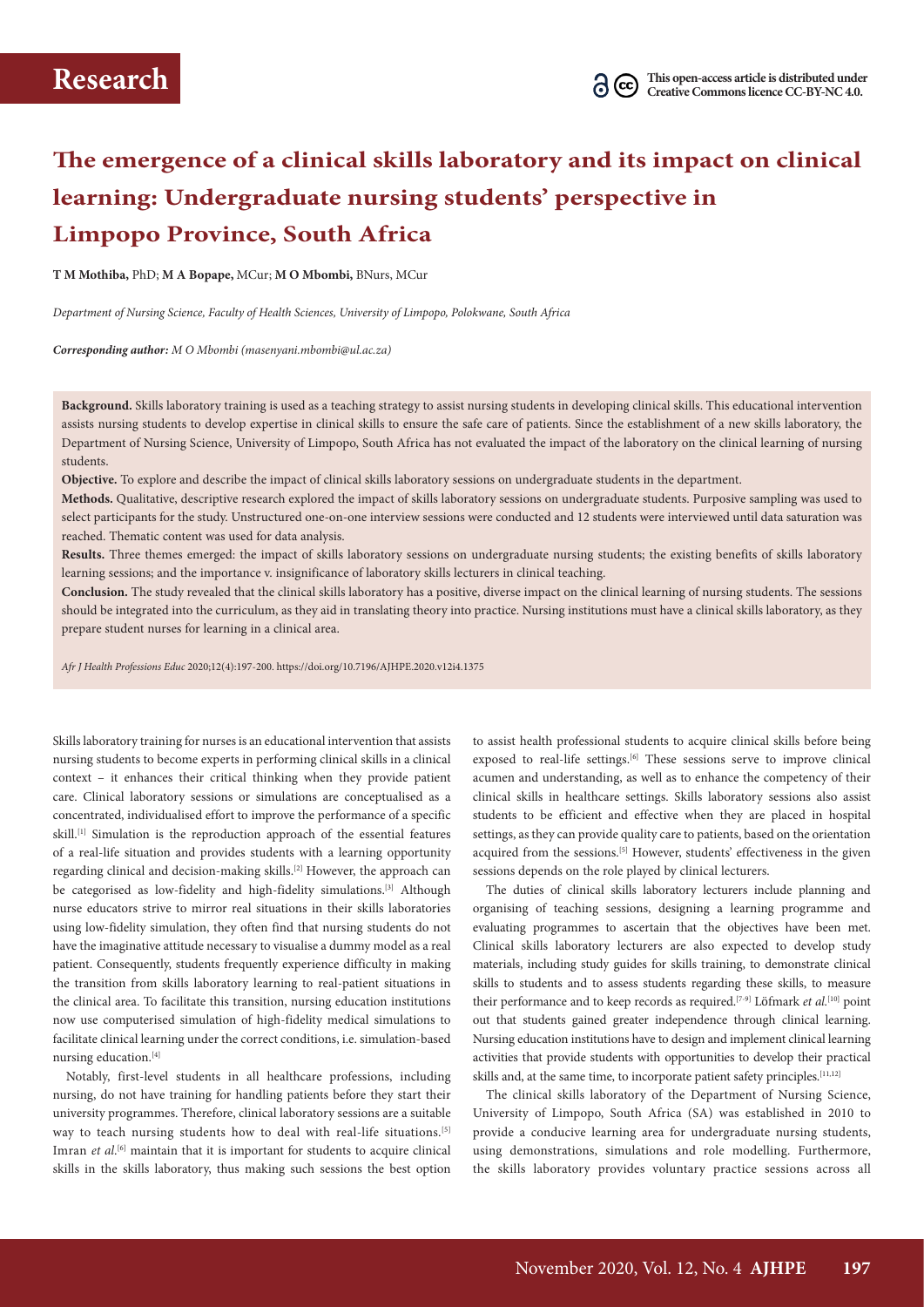# **Research**

modules of the nursing programme – general nursing science, community nursing science, psychiatric nursing science and midwifery. For example, simulation lessons for nursing students might include insertion of an intravenous line or indwelling urinary catheter on a manikin or a demonstration of a vaginal delivery of a newborn. Furthermore, the effective simulations of all modules are achieved by dividing nursing students into groups of 5 - 6, which are spread across the 10 cubicles of the skills laboratory and closely monitored by 2 nurse educators. The skills laboratory gained its momentum for effective clinical skills learning when the department purchased low-fidelity manikins in 2014. Since its establishment, the department has not evaluated the impact of the new skills laboratory on clinical learning among nursing students, while the department continues to use low-fidelity simulations for clinical demonstrations. Viewed from this perspective, the study was undertaken to explore and describe the impact of clinical skills laboratory sessions on undergraduate students in the Department of Nursing Science at the University of Limpopo.

# **Methods**

Qualitative, descriptive research was used, as this approach examines human experience from the viewpoint of research participants. Qualitative research enabled the authors to interpret and improve their understanding of the impact of skills laboratory sessions on undergraduate students, as the latter gave descriptions of the questions that the authors asked through the exploratory design.<sup>[13,14]</sup>

### **Population and sampling**

The study was conducted among students registered for the Bachelor of Nursing Science degree with the Department of Nursing Science at the University of Limpopo for the academic year 2017. Purposive sampling was used, based on the judgement of the researchers, to select participants who would represent the student population for the interview sessions.[13] Authors employed purposive sampling to select third- and fourth-level nursing students with good attendance in the skills laboratory. These students were selected because of their clinical exposure level, i.e. whether they were exposed to clinical learning with/without a skills lab in the Department of Nursing Science.

#### **Data collection**

Unstructured one-on-one interview sessions were conducted with 12 students. During these sessions, the main question asked was: 'Can you kindly describe the impacts of skills laboratory sessions that are conducted for you

as a student nurse?' Field notes were written and a voice recorder was used to capture all interview sessions.<sup>[14,15]</sup>

#### **Data analysis**

Tesch's open-code qualitative data technique was applied for data analysis, following the steps outlined by Creswell.<sup>[16]</sup> The data were organised, transcribed verbatim and coded. Categories, themes and sub-themes were generated.

## **Measures to ensure trustworthiness**

Trustworthiness was ensured by adhering to credibility, confirmability, dependability and transferability. These measures confirm the value of the study and substantiate the researchers' honesty, truthfulness and loyalty to the participants during the research process. Credibility was ensured by interviewing the students and recording all the interview sessions until data saturation. Confirmability was ensured by submission of transcribed data to the independent coder for analysis, and a discussion session was set for the researchers and the independent coder to reach an agreement on codes that were found independently. Dependability was ensured by the writing of field notes and the use of a voice recorder to capture all interview sessions. Transferability was established by describing the research methods followed throughout the study.<sup>[17]</sup>

#### **Ethical approval**

Ethical approval was obtained from the University of Limpopo Turfloop Research Ethics Committee (ref. no. TREC/186/2016). Permission to conduct the study was obtained from the Department of Nursing Science, Faculty of Health Sciences, University of Limpopo. Informed consent was obtained from all participants before the interview sessions. Participants were made aware of their right to autonomy, confidentiality, anonymity and privacy. Data will be kept in a password-encrypted computer document for a period of 5 years.

# **Results and discussion**

The findings of the study are summarised in Table 1. The themes and subthemes reflect the impact of skills laboratory sessions on undergraduate nursing students of the University of Limpopo.

## **Theme 1: Description of diverse learning opportunities and the skills laboratory**

The nursing students reported that the skills laboratory provides diverse learning opportunities regarding clinically related contents. The students

**Table 1. Themes and sub-themes that reflect the impact of skills laboratory sessions on undergraduate nursing students, University of Limpopo, South Africa**

| <b>Themes</b>                                                           | Sub-themes                                                                            |
|-------------------------------------------------------------------------|---------------------------------------------------------------------------------------|
| 1. Description of diverse learning opportunities on the                 | 1.1 Skills laboratory sessions aid in translating theory into practice                |
| skills laboratory                                                       | 1.2 Acquisition of knowledge related to medical equipment used in the clinical area   |
|                                                                         | 1.3 A conducive area to learn more about clinical skills                              |
| 2. Benefits of skills laboratory learning sessions                      | 2.1 Skills laboratory sessions described as an orientation to clinical contents       |
|                                                                         | 2.2 Skills viewed as a way of eliminating fear and anxiety                            |
| 3. Description of the clinical lecturers' role in the skills laboratory | 3.1 Clinical lecturers viewed as important in clinical teaching                       |
|                                                                         | 3.2 Dissatisfaction regarding clinical lecturers who provide clinical teaching during |
|                                                                         | students' rest time                                                                   |
|                                                                         |                                                                                       |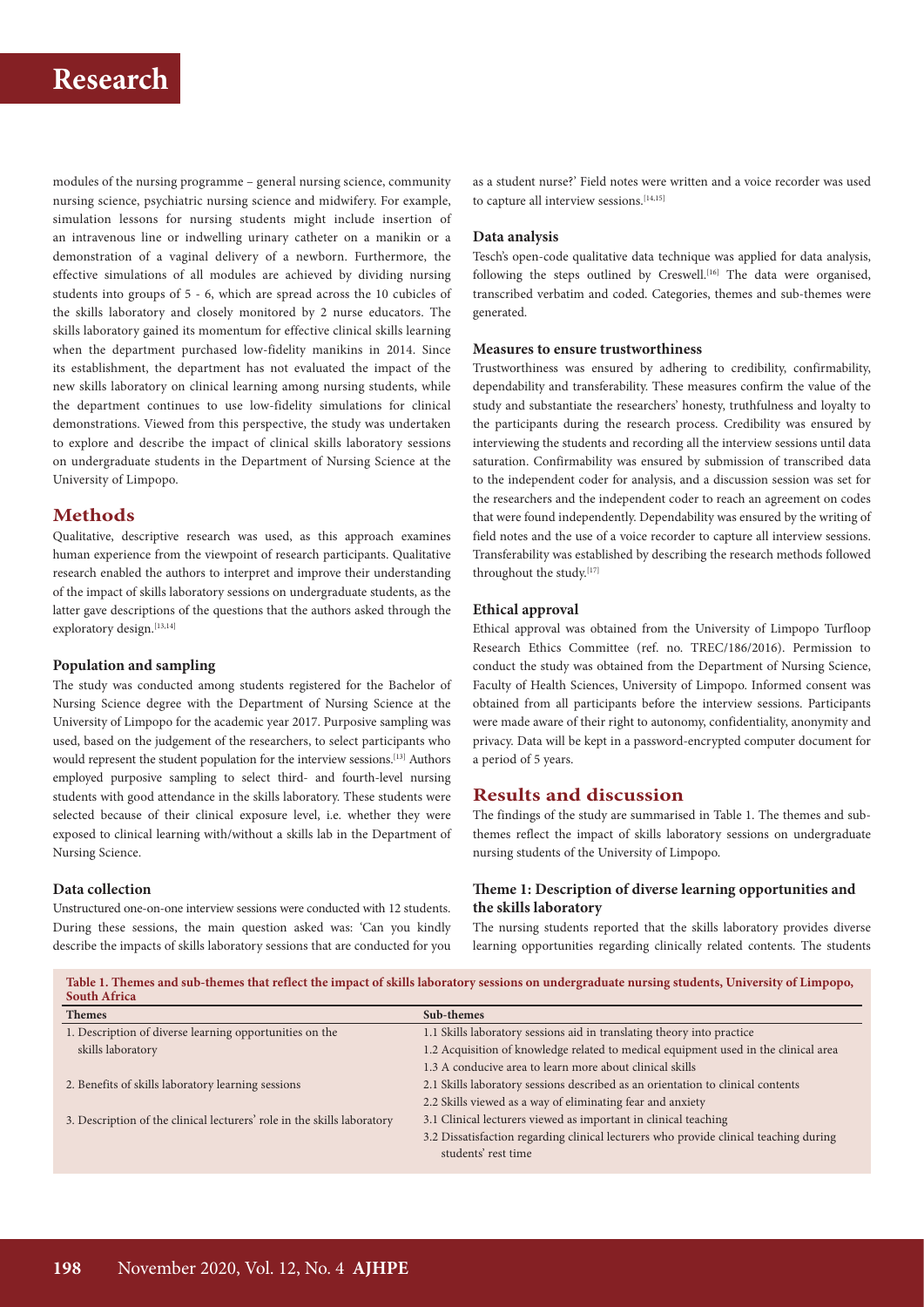# **Research**

had different views on skills laboratory sessions and the facilitators, which are interpreted according to the following three sub-themes.

## **Sub-theme 1.1: Skills laboratory sessions aid in translating theory into practice**

The findings reveal that during skills laboratory sessions the students can translate theory into practice. This was supported by one of the participants:

'What is being taught in class is sometimes not easy to understand because it is just something that is written in the book, but when we attend skills laboratory sessions we can understand how the theory is being translated into practice.'

Another participant with the same view stated:

'When something is demonstrated practically [it] is easier to understand than having a theory in mind that you cannot be able to apply it anywhere.'

The use of clinical simulation in nursing education provides many opportunities for students to learn and apply the theoretical principles of nursing care in a safe environment.<sup>[18]</sup>

### **Sub-theme 1.2: Acquisition of knowledge related to medical equipment used in the clinical area**

The findings demonstrate that the skills laboratory sessions provide an opportunity for students to acquire knowledge related to the equipment used in the clinical area. The participants clarified as follows:

'The skills laboratory sessions expose us to some of the equipment that is utilised in the hospital area, such as needles, syringes, suturing pack, urinary catheter, bedpan, body mass scale, apparatus for urinalysis, etc.'

#### A participant stated:

'When we go to the practical area things become easy as we are already familiar with the equipment that is in used in the hospital.'

Simulation offers many advantages to nursing education, e.g. the clinical setting can be realistically simulated, and there is no threat to patient safety, as during simulation the correct equipment is used so that demonstrations of practical skills can be well presented.<sup>[19]</sup>

#### **Sub-theme 1.3: A conducive area to learn more about clinical skills**

The majority of participants indicated that the skills laboratory improves their clinical knowledge, as it provides a conducive area for them to learn about clinical contents. The skills laboratory impacts positively on their learning, because it assists in executing clinical tasks:

'Being taught a skill in the skills laboratory helps me to improve the level of knowledge I have acquired and makes the clinical area a place that I can be able to carry out my duties diligently.'

## Another participant indicated that:

'It prepares us because we have done the procedures in the laboratory sessions and so when we go to the practice setting we know what to expect and what to do.'

Findings show that using simulations is perceived to be a valuable method of learning, which should positively impact the clinical effectiveness of nursing students approaching the transition to registered nurses.<sup>[18,19]</sup>

#### **Theme 2: Benefits of skills in laboratory learning sessions**

The findings indicate that skills laboratory sessions have several benefits for students.

## **Sub-theme 2.1: Skills laboratory sessions described as an orientation to clinical skills**

Skills laboratory sessions are viewed as part of the clinical skills orientation of students to empower them to perform the required skills competently in a clinical setting. This was confirmed by a participant:

'The skills laboratory sessions orientate us to certain skills that are done in the hospital, such as bed making, taking vital signs, suturing, and many other things, and these sessions assist us so that when we arrive in the hospital we perform those skills as expected.'

#### Another participant maintained:

'The skills laboratory sessions are very helpful because it orientates us to the clinical skills that are being performed at the hospital and prevents us from being completely blank and helpless; it therefore reduces frustration when we are allocated in the hospital wards.'

#### A participant shared the same view:

'The skill laboratory sessions make us competent because the clinical skills are repeatedly demonstrated and as students we are then assessed on those skills to ensure our competency before applying the skills in real-life situations.'

Simulation has become more integrated into nursing education in the past 20 years. It is fully integrated into the development of clinical skills for student nurses so that they can be competent when practising. The benefits of skills laboratory sessions, such as simulations, have been discussed by other authors, and are a significant process for the clinical learning of students.<sup>[19,20]</sup>

## **Sub-theme 2.2: Simulated skills viewed as a way of eliminating fear and anxiety**

The attendance of clinical skills laboratory sessions assists students to dispel fear and anxiety when they are required to perform procedures on real patients in nursing care units. One student confirmed:

'Being trained beforehand about the things that we are going to experience during our practical allocation in hospital, eliminates anxiety and makes us be prepared for that particular event or skill in the hospital. The laboratory skills sessions help us overcome fear.'

The findings are congruent with the those of other authors.[2,20-23] For example, Becker *et al.*<sup>[23]</sup> indicated that a potential strategy to minimise anxiety and fear in the clinical setting is by preparation of undergraduate nursing students during their laboratory skills training. The students are trained to portray an illness or a scenario while interacting with other students to create a realistic, low-risk learning experience.<sup>[21]</sup>